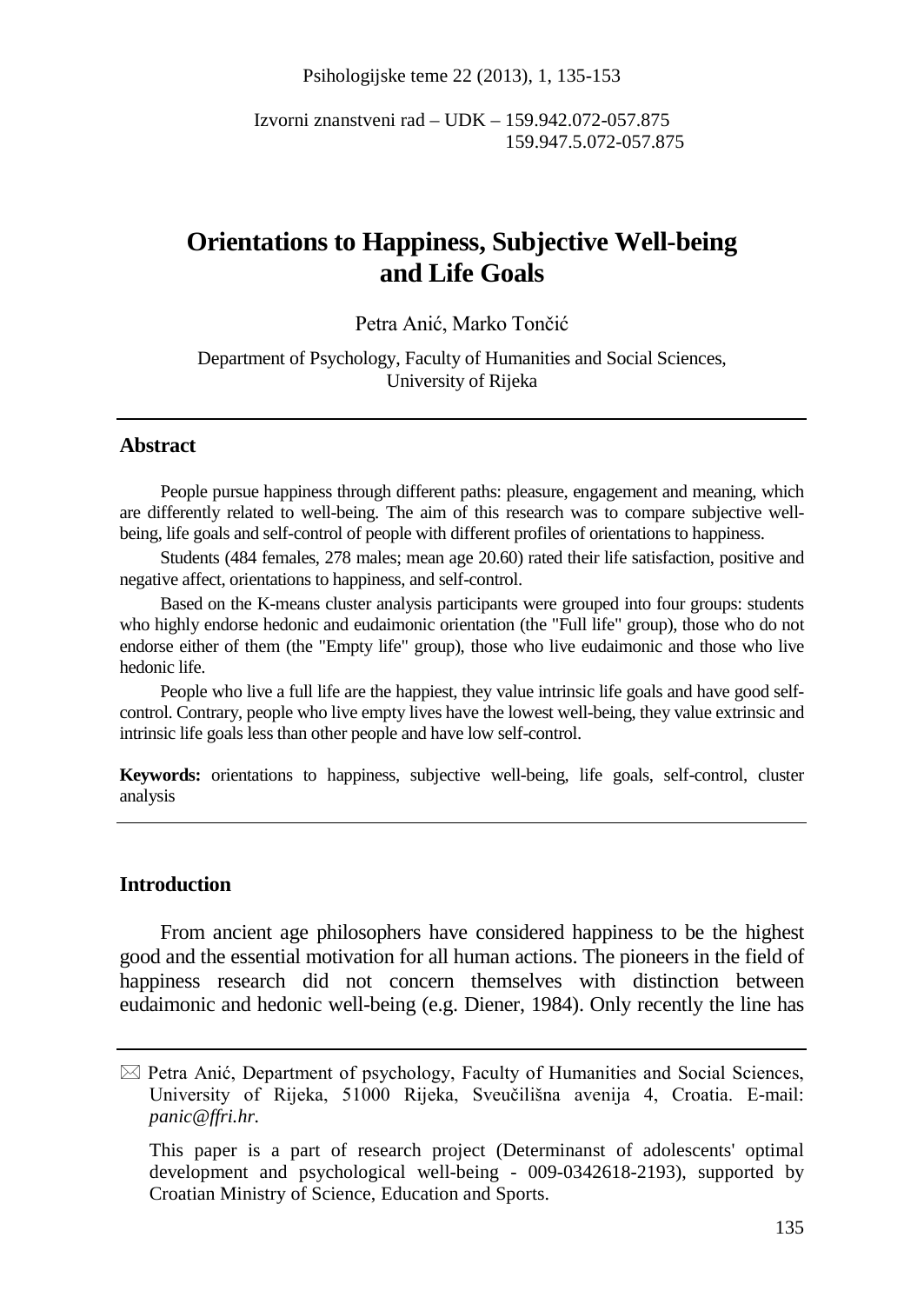been drawn between these two historical views of happiness. The first perspective, reflecting the view that well-being consists of pleasure and happiness, is labelled hedonism (Kahneman, Diener, & Schwarz, 1999). According to the second perspective, eudaimonism, well-being is not just about happiness, instead it is found in the actualization of human potentials. Eudaimonia refers to the feelings present when an individual is moving toward self-realization in terms of the development of one's unique individual potentials and furthering one's purpose in living (Waterman, Schwartz, & Conti, 2008). Hedonic and eudaimonic traditions are founded on distinct perspectives and philosophies about what constitutes a good life and a good society. Consequently, different approaches to well-being studies emerged. The hedonic approach considers well-being as a satisfactory life fulfilled with positive emotions and without negative emotions (Diener, 1994; Oishi, Diener, Suh, & Lucas, 1999), what's mostly focused on assessment of subjective well-being. The eudaimonic approach is orientated to personal growth and living to one's fullest potential (Waterman, 1993; Waterman et al., 2008). Although research on eudaimonia is more theory driven, there is no single theory that captures the essence of eudaimonic happiness. Researchers favouring eudaimonic approach emphasize meaning and growth in their studies of well-being.

The distinction between eudaimonic and hedonic theories of happiness is the most common division in well-being research. However, Seligman (2002) and Peterson, Park and Seligman (2005) have broaden this area of research by simultaneously examining the pursuit to pleasure and meaning as different orientations (paths) to happiness and by adding a third path – the pursuit of engagement. A pleasant life is based on hedonism: to maximise positive experiences and to minimise pain, to get the pleasures one wants. Engaged life is based on activities in which we are completely engaged – activities that produce a state of flow. Meaningful life is based on activities that contribute to something larger than us, to the greater good: family, community, justice, etc. (Seligman, 2002). Empirical evidence showed that the three orientations to happiness are not incompatible, they can be pursued simultaneously. People who pursue all three orientations to happiness are said to live a full life, while those who do not endorse either of them live empty lives. Living a full life leads to the greatest life satisfaction, with engagement and meaning being better contributors to subjective well-being than pleasure (Peterson et al., 2005; Vella-Brodrick, Park, & Peterson, 2009).

Are there really three orientations to happiness or the distinction between hedonic and eudaimonic happiness is more appropriate? The authentic happiness theory (Seligman, 2002) needs to be confirmed. The problem with this theory is the specificity level of orientations: orientation to pleasure is quite general, while orientation to meaning and especially orientation to engagement are related to more specific situations in which they can be experienced. Furthermore, they demand more effort and control. Also, orientation to engagement can not be equalized with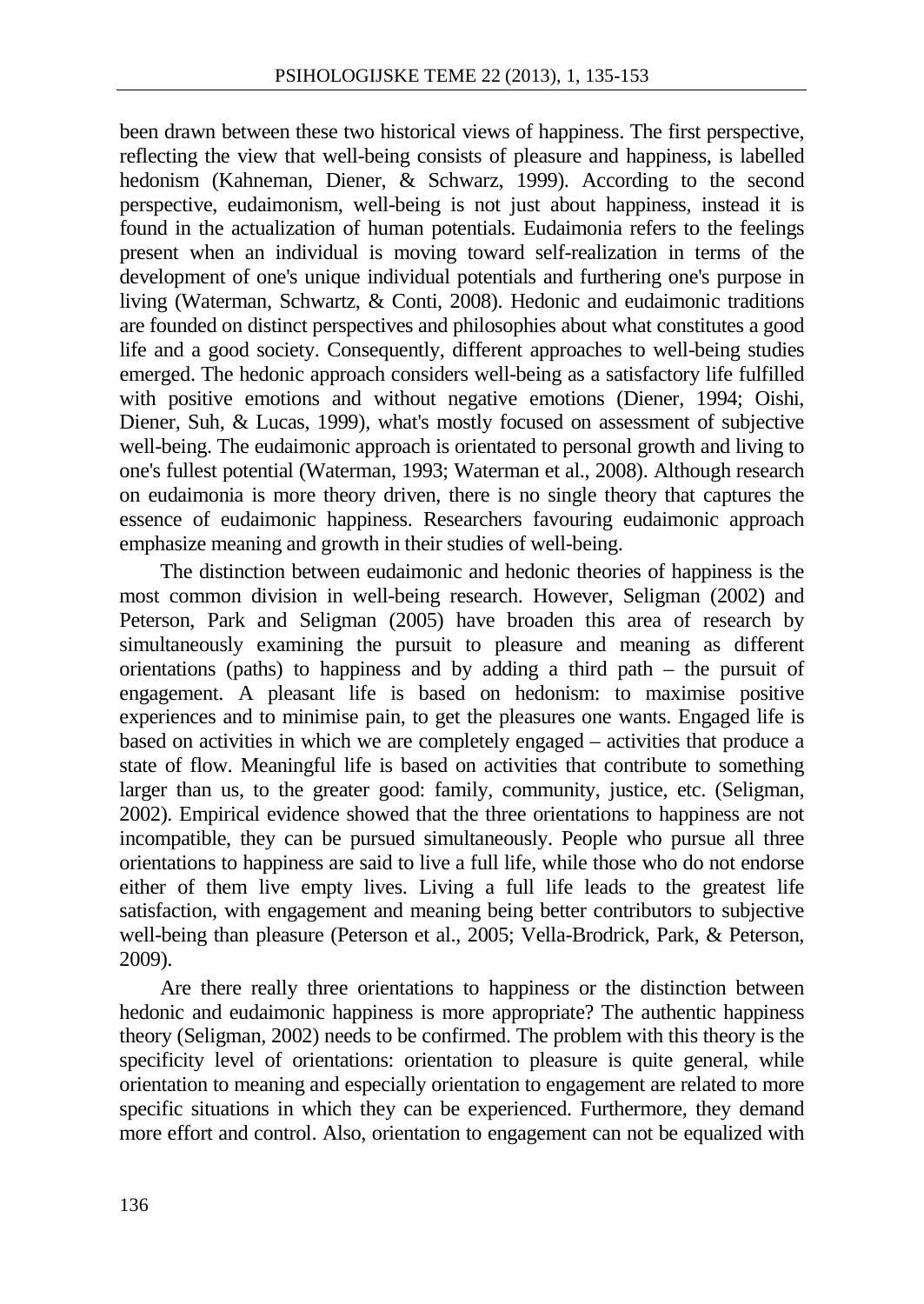other two orientations: the basis of this component is the flow. The state of flow is rather rare in everyday life, with several strictly defined conditions that must be met in order to experience it (Csikszentmihalyi, 1988, 1990; Csikszentmihalyi, Abuhamdeh, & Nakamura, 2005). One can not expect that those conditions will be met most of the time, so this orientation might not be as immanent as the other two.

Schueller and Seligman (2010) tested the model fit at a large sample (over 13000 participants) and concluded that another factor structure, instead of the explained three-factor structure, might be more appropriate. Obviously, more research is needed to find the best model of well-being. This three-factor model could be viewed as a hierarchical model with two-levels. The lower level consisting three orientations to happiness and the higher level consisting hedonic and eudaimonic happiness, where eudaimonic happiness is comprised of orientation to engagement and meaning. The finding of Schueller and Seligman (2010) that orientation to engagement and meaning overlap more to each other than to orientation to pleasure upholds this premise.

Most modern theories of motivation assume that people start and continue the behaviours which they believe to be leading them to desired goals. In everyday life, we devote a large amount of time to think about, choose among and accomplish different goals important to ourselves. When people are asked what makes them happy, they often mention their life goals and plans (Delle Fave, Brdar, Freire, Vella-Brodrick, & Wissing, 2010). Happiness of a person is determined by accomplishing important goals, needs and wishes (Emmons, 2003). Through socialization, people adopt different life goals (Cantor et al., 1991), and those goals that we aspire to become a part of our personality (Cantor & Sanderson, 1999; Sheldon & Kasser, 1995). Types of goals, their structure and progress toward them can affect emotions and life satisfaction, serving as an important reference point for the affect system (Diener, Suh, Lucas, & Smith, 1999).

Self-determination theory (Deci & Ryan, 2000; Ryan & Deci, 2000) distinguishes extrinsic and intrinsic life goals. Intrinsic goals, like affiliation, community and personal growth, are defined as pursuits generally congruent with basic psychological needs. They reflect a tendency toward self-actualization and growth, and are inherently valuable and satisfying. Extrinsic goals, like money, fame and image, depend on the contingent reactions and evaluations of other people and are typically a mean to achieve something, some reward or social praise, which makes them less likely to be inherently satisfying (Deci & Ryan, 2000; Kasser & Ryan, 1993, 1996). Making progress toward goals enhance wellbeing, but only when those goals are consistent with basic psychological needs and growth tendencies (Sheldon & Elliot, 1999; Sheldon & Kasser, 1998).

Do people differently orientated to happiness choose different goals? To the best of our knowledge, there have been only two studies of this relationship (Brdar & Anić, 2010; Brdar, Rijavec, & Miljković, 2009). Both studies showed that extrinsic goals are related to orientation to pleasure, while intrinsic goals are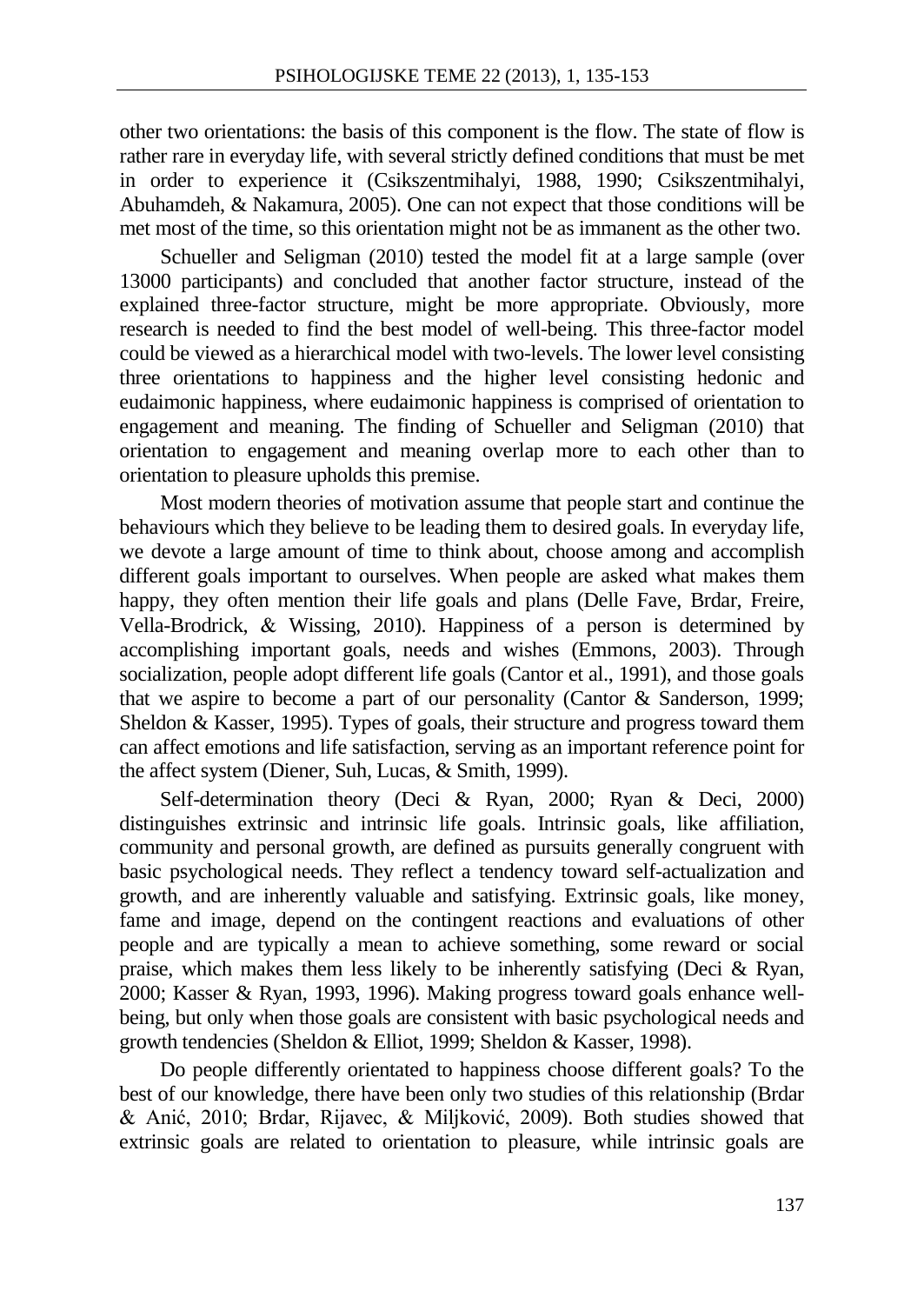strongly related to orientation to meaning. Engaged life was not related to neither intrinsic nor extrinsic life goals. People who live pleasant lives are likely to set more extrinsic goals because they can easily lead to many pleasurable moments, while those who live meaningful lives will set more intrinsic goals, which provide them opportunities to use their skills and virtues in challenging and meaningful activities.

Once a person has decided to do something, how does he or she stay on course? One of the most common explanation is self-regulation or self-control (in the papers these terms are used interchangeably). Goal pursuit means having a goal, assessing how far one is from it, and taking actions to reduce the sensed discrepancy (Carver, 2006). The amount of self-regulation necessary for goal accomplishment differs depending on its vicinity and complexity. In the context of life goals, long-term self-regulation has a very important role (Moilanen, 2007). Although meaningful and manageable goals are vital for leading a positive life, they are not enough to guarantee optimal life management. Self-regulatory strategies are one of the most researched units of analysis of goals studies (e.g. Cantor, 2003). Successful self-regulation is necessary for optimal functioning in all life domains (Hoyle, 2006). When one is successful at self-regulation, he or she effectively manages perceptions of oneself and one's social surroundings and behaves in ways consistent with her or his goals. Contrary, when person fails at self-regulation, he or she has lost control over personal and social experience. The chosen behaviour does not contribute to the fulfilment of important goals, and it is not in accordance to self-endorsed standards of behaviour. To the present date, there has been only one study of the relationship between self-regulation and orientations to happiness (Peterson, Ruch, Beerman, Park, & Seligman, 2007). Self-regulation is related only to engagement and meaning while correlations with orientation to pleasure are around zero. This pattern of results is exactly what was expected to be the outcome of this research.

The introduction of three orientations to happiness has recently been offered as a supplement, or even a concurrent model, to the widely accepted division on hedonic and eudaimonic well-being. Which is true? Are there really three orientations to happiness, or the hedonic/eudaimonic division is more appropriate? Can people at the same time be hedonically and eudaimonically orientated, i.e. can they pursue all three orientations simultaneously? We will try to answer how many paths to happiness are there using factor analysis of the *Orientations to Happiness Questionnaire* (Peterson et al., 2005). If the three-factor structure would be confirmed, we expect to find five profiles of orientations to happiness (Pleasure, Engagement, Meaning, Full life – high scores on all orientations and Empty life – low scores on all orientations). If the two-factor structure is more appropriate we expect to find two profiles (Hedonic and Eudaimonic) or four profiles (Hedonic, Eudaimonic, Full life and Empty life).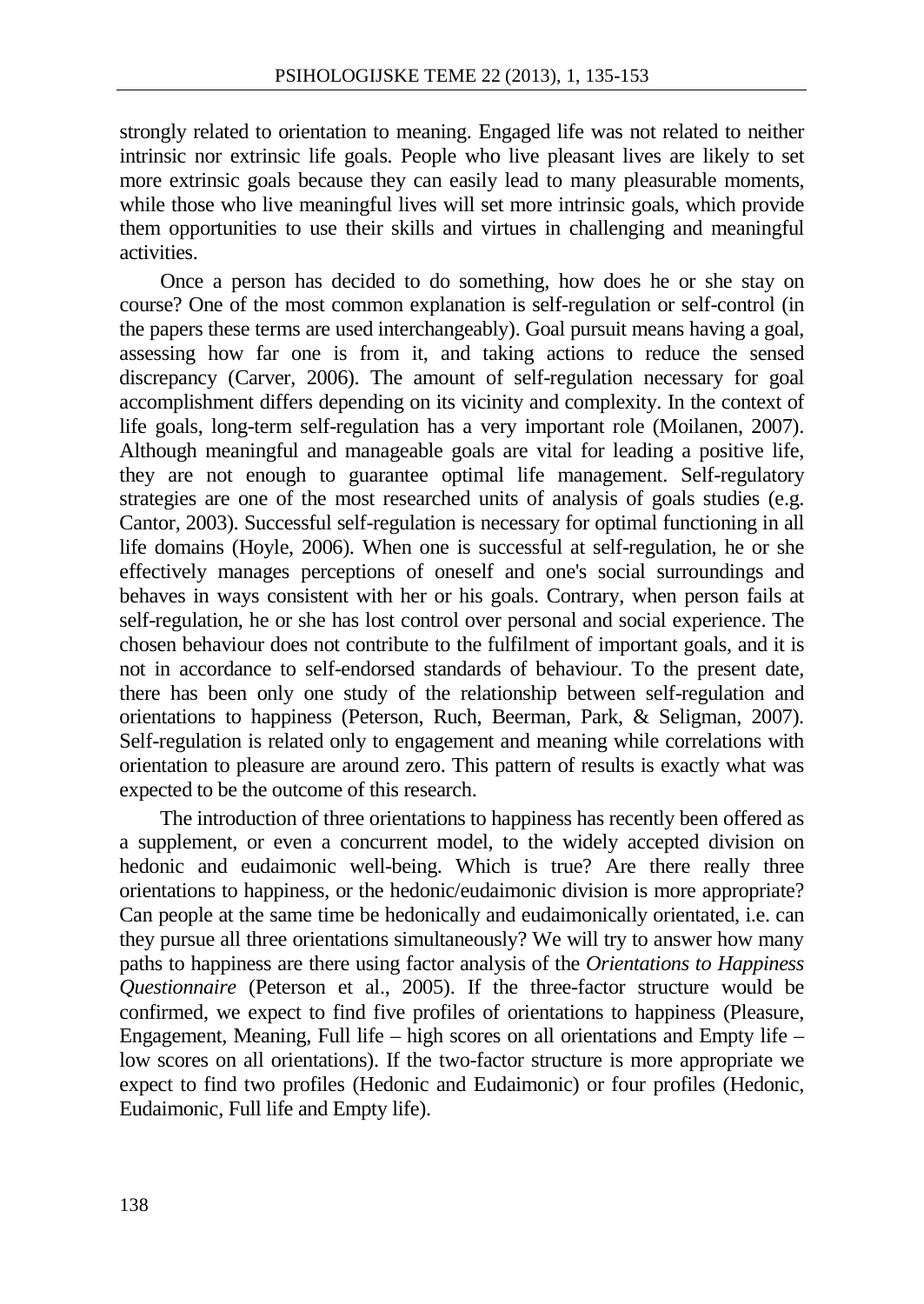The previous research has shown that people who pursue all three orientations simultaneously have the highest well-being. Considering relationship between orientation to pleasure and extrinsic goals and orientation to meaning and intrinsic goals, does it mean that they also value both types of life goals? Finally, what is the role of self-control? Eudaimonically orientated people (i.e. those that pursue happiness through engagement and meaning) should have better self-control, necessary for living the life of virtue, working on personal growth and selfrealization, compared to those orientated to having as much pleasure as soon as possible.

#### **Method**

#### *Participants and Procedure*

Questionnaires were administered to 769 students (484 females, 278 males, 7 students have not provided information about their gender) from University of Rijeka. Students were aged from 18 to 28 years, with mean age of 20.60 (standard deviation 1.70). Participation was voluntary and anonymous. Questionnaires were administered in following order: *The Satisfaction with Life Scale*, *Orientations to Happiness Questionnaire*, *Positive and Negative Affective Schedule*, *Aspiration Index* and *Brief Self-control Scale*. It took approximately 40 minutes to complete the questionnaires.

#### *Measures*

*The Satisfaction with Life Scale* (Diener, Emmons, Larsen, & Griffin, 1985) is comprised of five items that measure personal evaluation of satisfaction with life in general (e.g. *I am satisfied with my life*). In this research, the Croatian translation is used (Rijavec, Brdar, & Miljković, 2006). Answers were given on a 7-point Likert type scale (anchored at 1 – *not at all* and 7 – *very much*), the higher the answer the higher the life satisfaction evaluation. This one-factor scale has already been used with samples of Croatian high school and college students, showing satisfactory reliability. Principal axis factoring confirmed one-factor solution, with 41.62% of the variance explained. The Cronbach alpha was .74.

*Positive and Negative Affective Schedule* (Watson, Clark, & Tellegen, 1988) – the short version of this scale has 20 items (adjectives), which measure positive and negative affect (10 items for each affect). On a 7-point Likert type scale (we used a 7-point scale to equalise it with other scales used in our research; from 1 – *not at all* to 7 – *very much*) participants rated how they usually feel. Higher ratings mean higher experienced affect. Examples of adjectives used to measure positive affect are: *interested, strong,* etc; and for negative affect are: *scared, afraid,* etc. The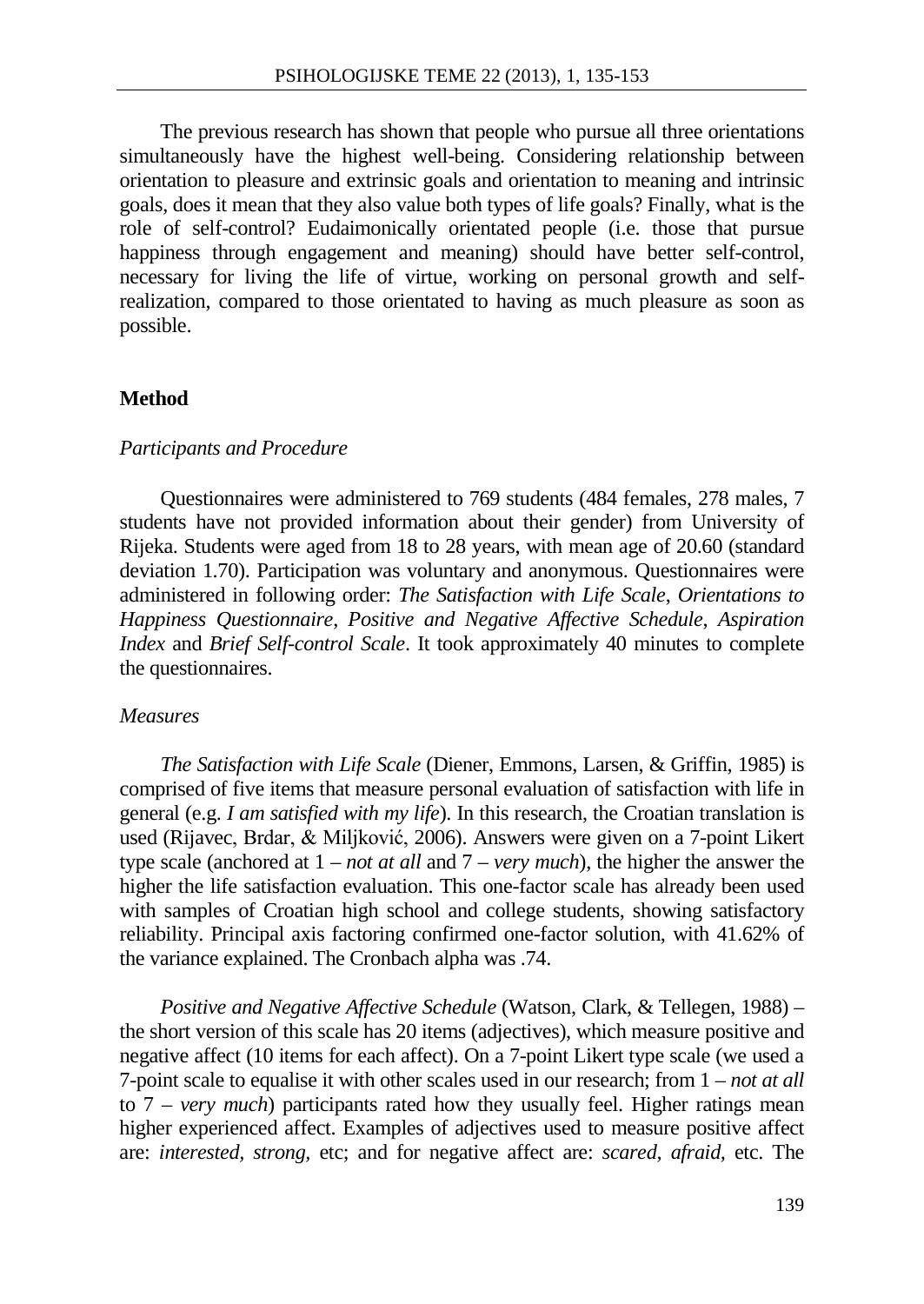Croatian translation (Brdar & Anić, 2010) of this scale has already been used in some studies done on samples in Croatia, and the two-factor solution was confirmed. In this research, principal axis factor analysis confirmed existence of two factors, which jointly explain 42.20% of the variance. The data were oblimin rotated. Cronbach alpha for positive affect is .86 and for negative affect is .89. Correlation between factors is - 37.

*Orientation to Happiness Questionnaire* (Peterson et al., 2005) has 18 items that assess three different strategies for pursuing happiness (6 items per strategy): pleasure (e.g., *Life is too short to postpone the pleasures it can provide*), engagement (e.g., *I seek out situations that challenge my skills and abilities*), and meaning (e.g., *I have a responsibility to make the world a better place*). Participants rated their approach to happiness on a 7-point Likert type scale (from 1 – *not at all* to 7 – *very much*), with higher results showing that person values that particular orientation more. In this research, Croatian translation was used (Rijavec et al., 2006).

A principal axis factor analysis with oblimin rotation was conducted. The first two factors, before rotation, had eigenvalues over 1. They were 3.83 for the first factor and 1.47 for the second factor. Third and fourth factor had eigenvalues of 0.80, and 0.47, respectively. Scree-plot criteria pointed to the two-factor solution as optimal. Therefore, the two-factor solution has been accepted, explaining 30.25% of the variance. The obtained factors go along with theory, which differentiates two approaches to happiness: hedonic and eudaimonic. However, they don't go along with the model proposed by the authors of this questionnaire. The orientation to engagement and orientation to meaning formed one factor – eudaimonic approach to happiness. Most of the items had highest loadings on a factor along with other items intended to assess the same approach to happiness. Two items (*Regardless of what I am doing, time passes very quickly* and *I am rarely distracted by what is going on around me*) had loadings lower than .30 (which was used as cut-off point) on all factors, and are excluded from further analyses. Correlation between factors is .32. Both factors had satisfactory reliability: Cronbach alpha for eudaimonic orientation is .77 and for hedonic .75.

*Aspiration Index* (Kasser & Ryan, 1996) – the scale has 35 items that assess seven life goals, combined in two higher-order categories: intrinsic (e.g., *You will help people in need*; *You will have good friends that you can count on*) and extrinsic (e.g., *You will be financially successful*; *You will have people comment often about how attractive you look*) (Kasser & Ryan, 1996; Schmuck, Kasser, & Ryan, 2000). On a 7-point Likert type scale (anchored at 1 – *not at all* and 7 – *very much*) participants assessed how important each goal is to themselves, where higher score means that the participant values that goal more. The questionnaire, translated to Croatian (Rijavec et al., 2006) has already been used on some Croatian samples and the original factor structure was confirmed (Brdar, 2006). This study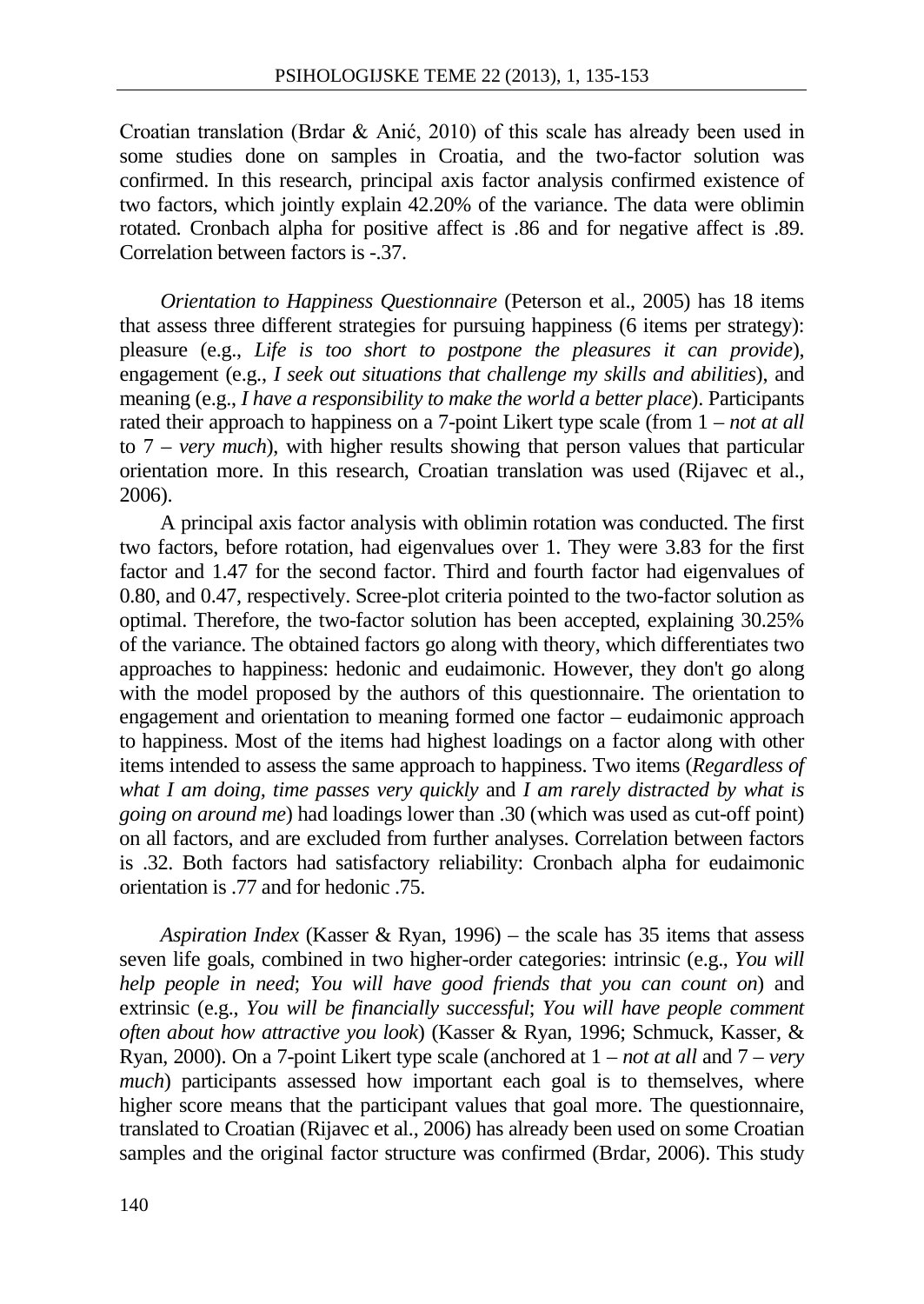has put the focus on comparison of extrinsic and intrinsic life goals, not on specific goals. The principal axis factor analysis was used to test the factor structure of this questionnaire. The accepted two-factor solution (intrinsic and extrinsic goals) explained 37.08% of the variance. The data were oblimin rotated. Correlation between factors is .15. Cronbach alpha for extrinsic life goals is .92, and for intrinsic life goals is .89.

*The Brief Self-control scale* (Tangney, Baumeister, & Boone, 2004) – the scale has two forms: the long and the short one (*The Total Self-Control Scale and The Brief Self-Control Scale*), where the long version includes the short one. *The Total Self-Control Scale* was translated to Croatian for purposes of this research. The results of the preliminary study have shown that the short version has better metrical characteristics therefore it was decided to use it in the main study.

This scale has 13 items that measure general self-control. On a 7-point Likert type scale (from 1 – *not at all* to 7 – *very much*) participants rated presented items (e.g., *I am good at resisting temptation*; *I refuse things that are bad for me*), with higher score showing that a participant has better self-control. Principal axis factor analysis confirmed one-factor solution, explaining 26.55% percent of the variance. Cronbach alpha is .82. The percentage of the explained variance is small for this scale therefore, the results should be interpreted cautiously.

### **Results**

Eudaimonic orientation is moderately positively correlated with positive affect and intrinsic life goals. Hedonic orientation is moderately positively correlated with extrinsic goals, and positive affect, but the correlation with positive affect is lower than it was for eudaimonic orientation (Table 1).

|                           |           | 2         | 3                   | 4          | 5         | 6            |          | 8    |
|---------------------------|-----------|-----------|---------------------|------------|-----------|--------------|----------|------|
| 1. Life satisfaction      |           |           |                     |            |           |              |          |      |
| 2. Positive affect        | $.52***$  |           |                     |            |           |              |          |      |
| 3. Negative affect        | $-.39***$ | $-.38***$ |                     |            |           |              |          |      |
| 4. Intrinsic goals        | **<br>.21 | $.37***$  | $-.07$              |            |           |              |          |      |
| 5. Extrinsic goals        | $.08^*$   | $.13***$  | $.12***$            | $.13***$   |           |              |          |      |
| 6. Hedonic orientation    | $.21***$  | $.34***$  | $-.02$              | $.24***$   | $.34***$  |              |          |      |
| 7. Eudaimonic orientation | $.30***$  | .51       | $-.09$ <sup>*</sup> | $.50^{**}$ | $.07*$    | .37          |          |      |
| 8. Self-control           | $.27***$  | $.33***$  | $-.36***$           | $.16***$   | $-.13***$ | 宗宗<br>$-.11$ | $.28***$ |      |
| M                         | 4.81      | 4.74      | 2.83                | 5.87       | 3.90      | 5.06         | 4.68     | 4.23 |
| SD                        | 0.94      | 0.85      | 1.02                | 0.68       | 1.14      | 0.87         | 0.86     | 0.89 |
| <b>Ski</b><br>sk sk       |           |           |                     |            |           |              |          |      |

Table 1. *Descriptive statistics and correlations for variables included in the study*

<sup>\*</sup> *p*<.05, \*\**p*<.01.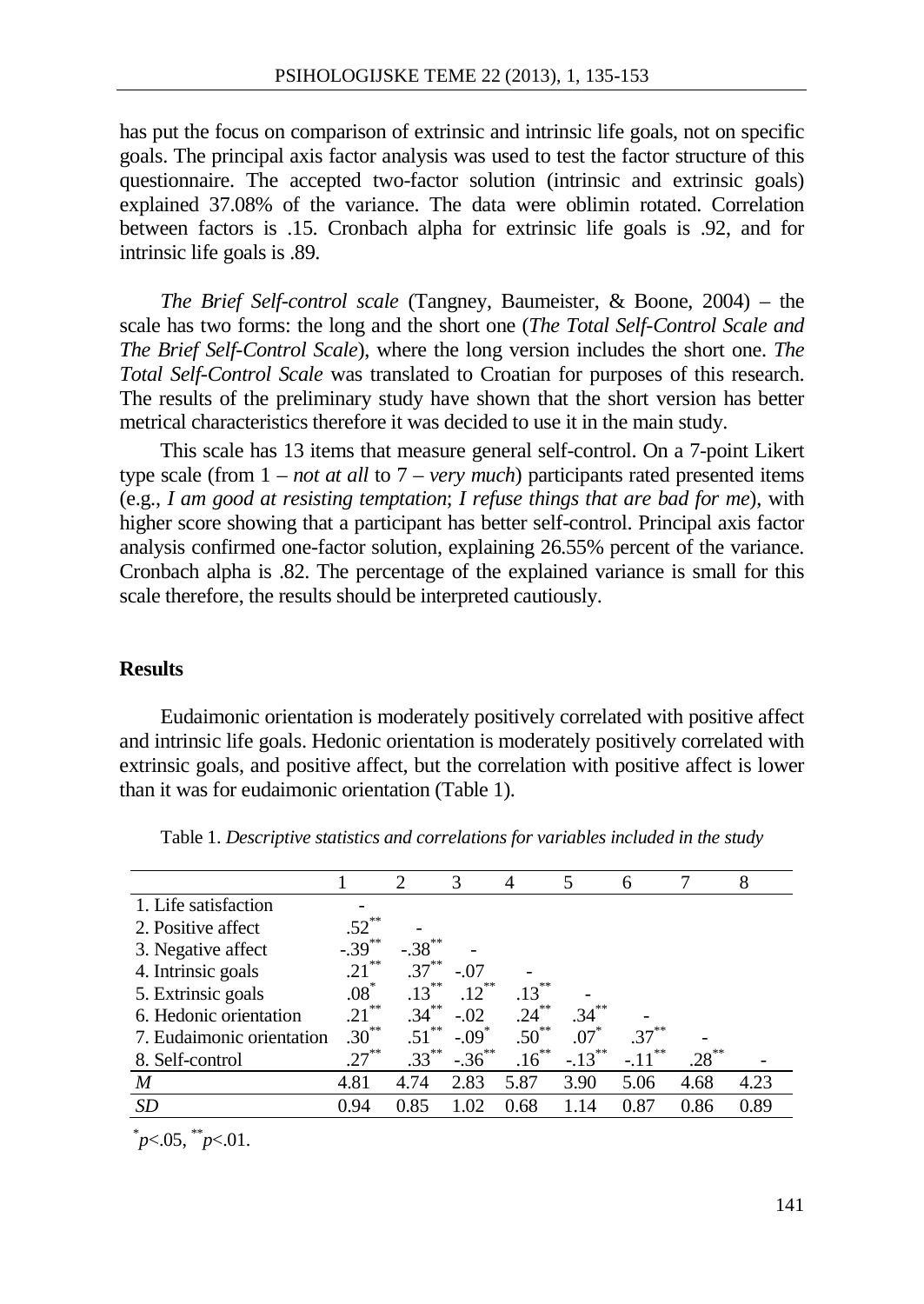#### *Profiles of Orientations to Happiness*

K-means cluster analysis has been performed on the standardized scores in order to classify participants according to their orientations to happiness. Decision on the right number of clusters is a well-known problem of clustering techniques, characteristic also for the K-means method that was employed in this research. As explained below, some additional analyses have been done to check the stability of clusters.

The first hypothesis about existence of two groups, hedonic and eudaimonic, was not confirmed – the groups that emerged were the group with high scores on both orientations and the group with low scores on both orientations. The solution with four clusters grouped the participants as it was expected, in an interpretable way. To check the stability of this solution, seven random samples of participants were selected from the whole dataset and cluster analyses have been redone on those subsamples. Six out of seven analyses confirmed the four-group solution; therefore, it was concluded that this solution is stable and it was accepted as optimal. The results of the analysis that have not confirmed the accepted four-group solution were theoretically uninterpretable. Since those results were obtained only once out of seven analyses, it was decided to discard them because they were not stable. Mean values and the number of participants in groups are shown in Table 2.

| Orientations |         |            |     |  |  |  |
|--------------|---------|------------|-----|--|--|--|
| Groups       | Hedonic | Eudaimonic |     |  |  |  |
| Hedonic      | 0.41    | -0.49      | 248 |  |  |  |
| Eudaimonic   | $-0.71$ | 0.56       | 157 |  |  |  |
| Full life    | 0.93    | 1.00       | 198 |  |  |  |
| Empty life   | $-1.23$ | $-1.17$    | 140 |  |  |  |

Table 2. *Standardized Mean Values of Orientations to Happiness and Number of Participants for Profiles of Orientations to Happiness*

Participants who scored above mean on both orientations comprise a group named "Full life". A group named "Eudaimonic" is consisted of participants who have scores above mean on eudaimonic and below mean on hedonic orientation. Participants with scores below mean on both orientations are in a group named "Empty life" while those with hedonic orientation above mean and eudaimonic orientation below it are in a group named "Hedonic".

Obtained clusters differed significantly in orientations to happiness: both hedonic orientation (F(3,739)=526.98, *p*<.01) and eudaimonic orientation (F(3,739)=498.63, *p<*.01).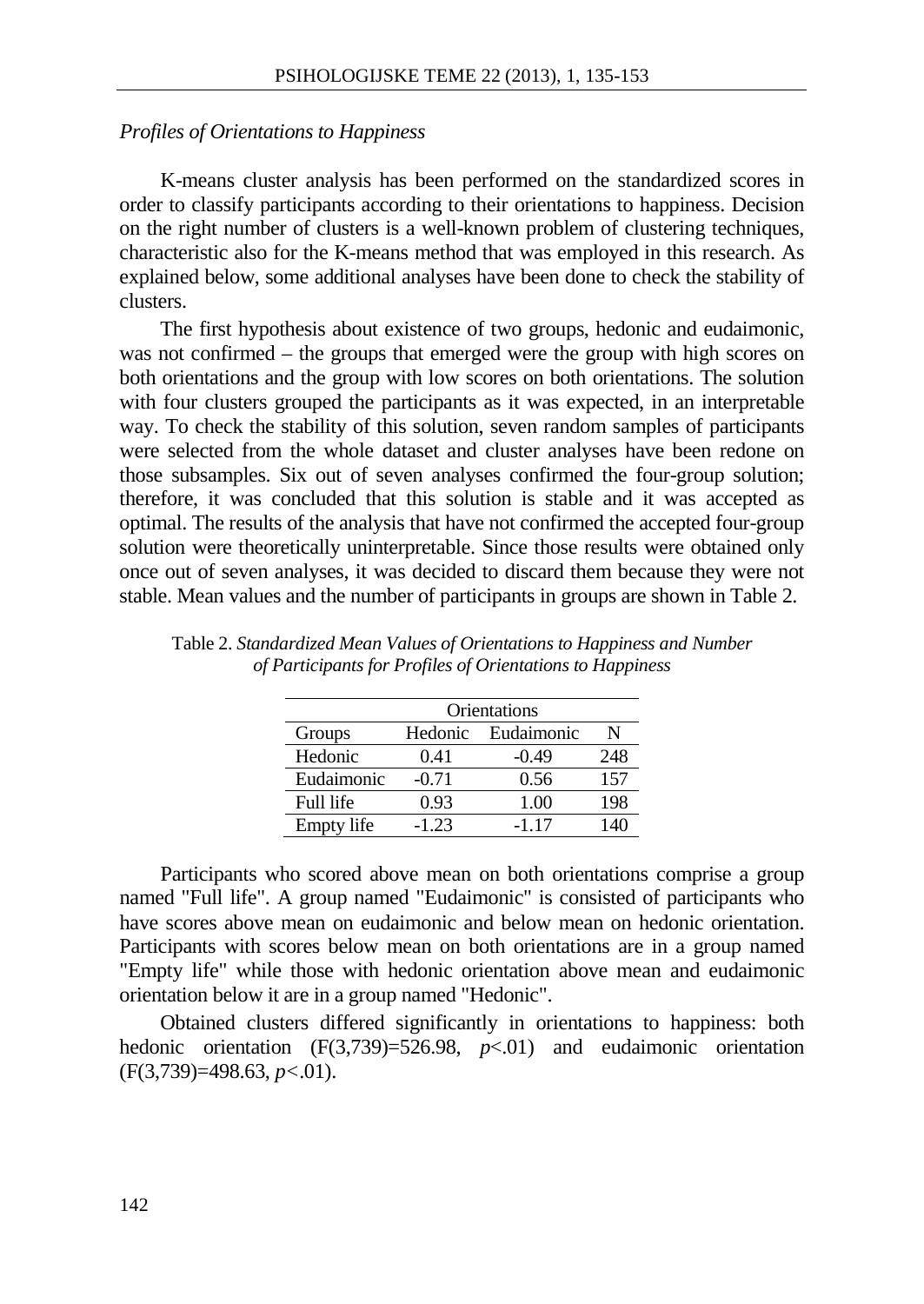# *Subjective Well-being, Life Goals and Self-control of Groups with Different Orientations to Happiness*

To compare differences in subjective well-being, importance of life goals and self-control between participants with different profiles of orientations to happiness, series of analyses of covariance were performed, controlling for age and gender (Table 3).

|                           |                                                              |                                                                      |                              | Covariates               |                              |                       |                              |                  | Group                        |  |
|---------------------------|--------------------------------------------------------------|----------------------------------------------------------------------|------------------------------|--------------------------|------------------------------|-----------------------|------------------------------|------------------|------------------------------|--|
| Dependent<br>variables    | Group                                                        | Estimated<br>marginal<br>means                                       | SD                           | $\overline{F}$<br>Gender | Effect<br>size<br>$(\eta^2)$ | $\overline{F}$<br>Age | Effect<br>size<br>$(\eta^2)$ | $\boldsymbol{F}$ | Effect<br>size<br>$(\eta^2)$ |  |
| Life<br>satisfaction      | 1. Full life<br>2. Eudaimonic<br>3. Empty life<br>4. Hedonic | $5.15_{234}$<br>$4.86_{1,3}$<br>$4.30_{1,2,4}$<br>$4.82_{1.3}$       | 0.83<br>0.92<br>0.97<br>0.88 | 1.97                     | .00                          | 1.16                  | .00                          | $23.86$ **       | .09                          |  |
| <b>Positive</b><br>affect | 1. Full life<br>2. Eudaimonic<br>3. Empty life<br>4. Hedonic | $5.30_{2,3,4}$<br>$4.82_{1,3,4}$<br>$4.04_{1,2,4}$<br>$4.62_{1,2,3}$ | 0.70<br>0.73<br>0.78<br>0.71 | 3.95                     | .01                          | 2.59                  | .00                          | $82.90**$        | .26                          |  |
| <b>Negative</b><br>affect | 1. Full life<br>2. Eudaimonic<br>3. Empty life<br>4. Hedonic | 2.74<br>2.76<br>2.93<br>2.89                                         | 1.08<br>1.02<br>1.05<br>0.93 | 2.57                     | .00                          | 1.42                  | .00                          | 1.36             | .01                          |  |
| <b>Intrinsic</b><br>goals | 1. Full life<br>2. Eudaimonic<br>3. Empty life<br>4. Hedonic | $6.21_{3,4}$<br>$6.04_{3,4}$<br>$5.39_{1,2,4}$<br>$5.75_{1,2,3}$     | 0.55<br>0.65<br>0.73<br>0.56 | $84.46***$               | .11                          | 0.63                  | .00                          | 59.12**          | .20                          |  |
| <b>Extrinsic</b><br>goals | 1. Full life<br>2. Eudaimonic<br>3. Empty life<br>4. Hedonic | $4.20_{2,3}$<br>$3.59_{1.4}$<br>$3.42_{1.4}$<br>$4.10_{2,3}$         | 1.17<br>1.10<br>0.92<br>1.08 | $4.87*$                  | .01                          | $24.79***$            | .03                          | $20.86$ **       | .08                          |  |
| Self-<br>control          | 1. Full life<br>2. Eudaimonic<br>3. Empty life<br>4. Hedonic | $4.36_4$<br>$4.52_{3,4}$<br>$4.17_2$<br>$3.98_{1,2}$                 | 0.93<br>0.81<br>0.89<br>0.83 | $6.89***$                | .01                          | 0.00                  | .00                          | $13.72***$       | .06                          |  |

Table 3. *Subjective Well-being, Goals and Self-control Differences across Four Groups of Orientations to Happiness Controlling for Gender and Age*

<sup>a</sup> *df* for gender and age: 1, 698-717; *df* for group: 3, 698-717. The subscripted numbers indicate groups that differ significantly (Bonferroni post-hoc test). \* *p*<.05, \*\**p*<.01.

Individuals with different profiles of orientations to happiness differ in all variables except for negative affect. From Table 3 it can be seen that gender or age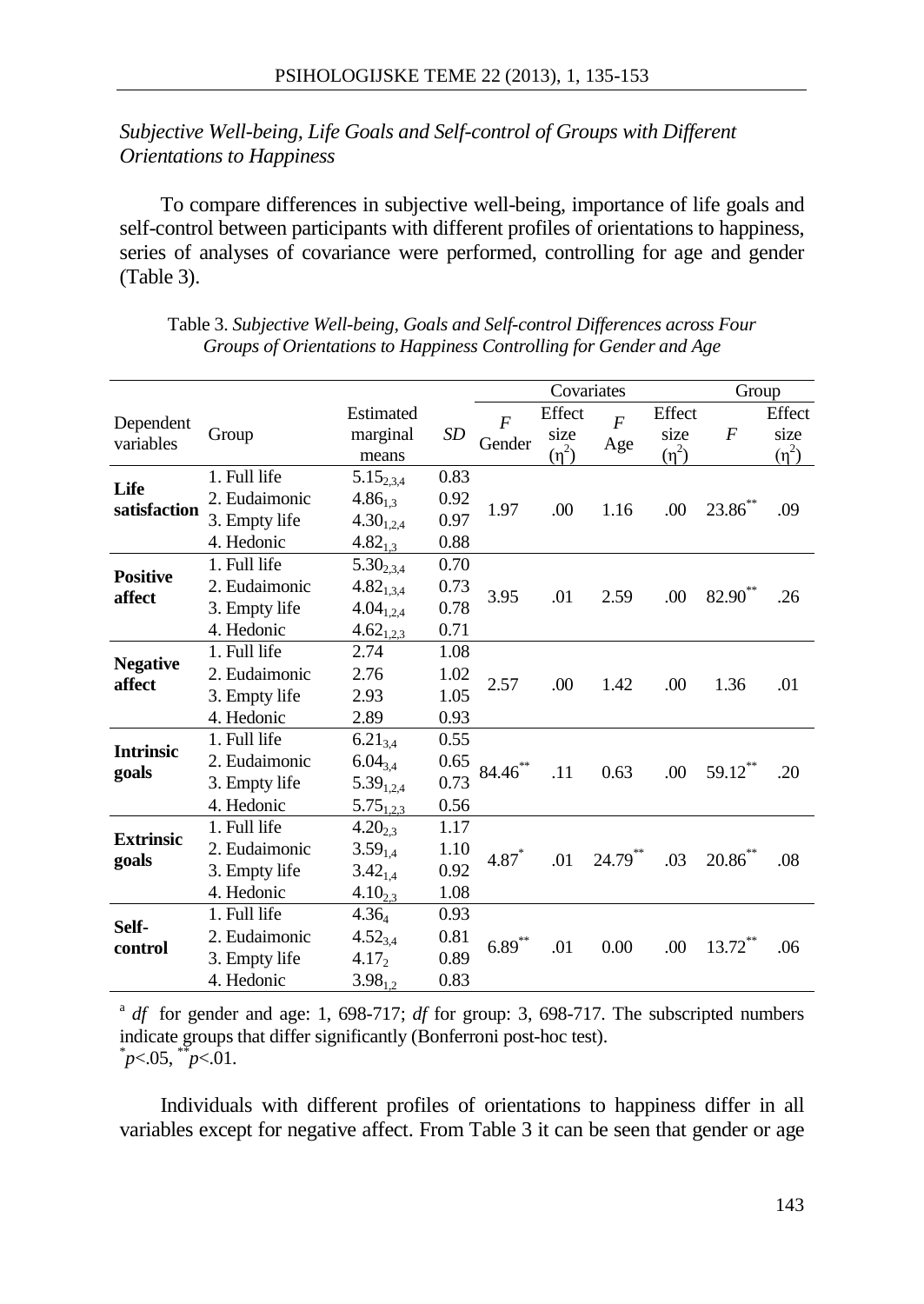were significant correlates for several variables, but the effect of group remained significant even after they were controlled (Figure 1).



Figure 1. *Subjective Well-being, Life Goals and Self-control for Groups with Different Orientations to Happiness Profiles*

The participants who live full lives have the highest subjective well-being. They value intrinsic life goals more than the participants in the hedonic group and those who live empty lives. In addition, they value extrinsic goals more than the participants in the eudaimonic group. Finally, they have better self-control than those who are hedonically orientated.

The participants who live a eudaimonic life have higher subjective well-being, better self-control and value intrinsic goals more than those who live an empty life. Compared to the hedonic group, they experience more positive affect, value intrinsic goals more and have better self-control.

The "Hedonic" group participants' are more satisfied with their lives, have higher positive affect and value intrinsic and extrinsic goals more than those who live an empty life. They value extrinsic goals more than participants who live their lives eudaimonically.

### **Discussion**

Our findings are not in line with authentic happiness theory (Seligman, 2002), which differentiates between three orientations to happiness: pleasure, engagement and meaning. We found only two orientations: hedonic and eudaimonic. The hedonic orientation is the same as the authors of the theory and questionnaire used

<sup>\*</sup> significant differences between groups (Table 3)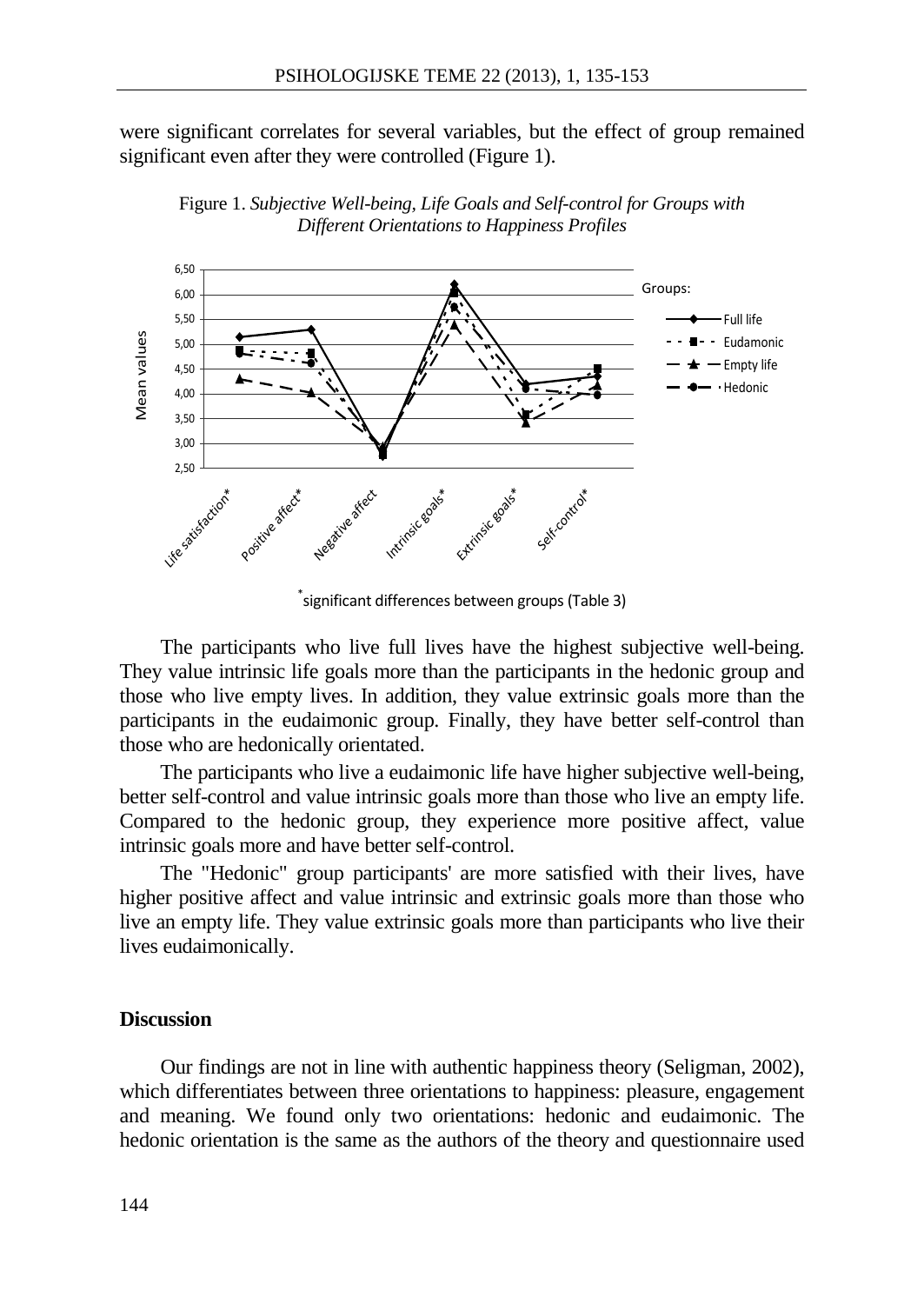have described (Peterson et al., 2005; Seligman, 2002), while eudaimonic orientation differs, because it unifies orientation to engagement and orientation to meaning. A similar phenomenon was found in research done by Anić (2007) on a large sample of elementary school pupils. Seligman points to the possibility of alternative factor structure that might be more appropriate (Schueller  $\&$  Seligman, 2010). He proposes a new model called PERMA, which differentiates five paths to happiness.

The general distinction between hedonic and eudaimonic happiness was supported by the present study's results. Furthermore, as seen, eudaimonic happiness is compound of engagement and meaning, which suggests that the three orientations to happiness might be considered as a hierarchical model. State of flow actually does relate to both hedonic and eudaimonic happiness, with the relationship being stronger for the eudaimonic one (Waterman, 1993; Waterman et al., 2008). In addition, meaning and engagement are strongly correlated to each other than to pleasure (Schueller & Seligman, 2010).

The next issue that the present study aimed to address refers to the possibility that the two orientations can be pursued simultaneously. Ever since Aristotle's *Nichomachean ethics*, co-existence of hedonic and eudaimonic happiness was considered as impossible, and studies were mainly unilateral, researching only one of them. However, more recently, distinction of the hedonic and eudaimonic happiness has been debated (e.g. Kashdan, Biswas-Diener, & King, 2008; Waterman, 2008), especially after several studies have shown that the best psychological outcomes are related to simultaneously pursuing hedonia and eudaimonia (e.g. Keyes, Shmotkin, & Ryff, 2002; Peterson et al., 2005).

### *Which Path Leads to Happiness?*

According to some authors, eudaimonia was from ancient age considered as the only life worth living. At the other side, some authors wrote that a good life is a life full of pleasure and joyful moments. Which premise is true? Based on our findings, the best way to live our lives is to combine hedonia and eudaimonia. People who endorse eudaimonia and hedonia equally, take the best out of both: their lives are full of pleasures, engagement and meaning. They know how to enjoy going out, being with friends, having fun, but they will not let it stand in a way of accomplishing some important goals, like finishing a work project. It seems like it is all about balance: people who are able to balance hedonic pleasures with eudaimonic engagement and meaning are the best functioning ones.

On the opposite, there are people who do not endorse either of the orientations to happiness. They have the lowest subjective well-being. Furthermore, they value life goals less than other people and have low self-control. In present study, orientations to happiness are conceptualized as a sort of disposition, which leaves little space for interventions. However, orientations to happiness can also be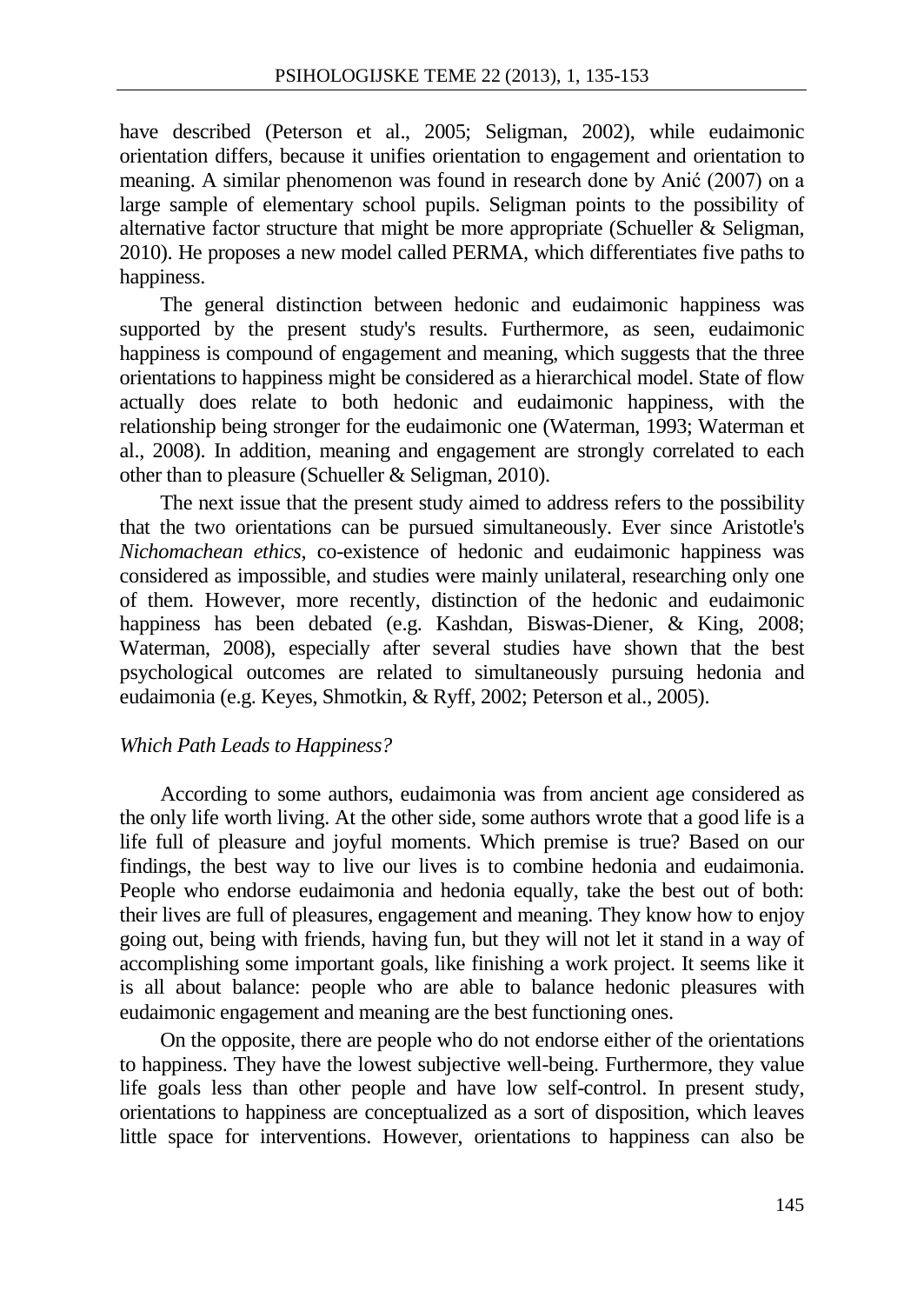conceived as reflections of different motivations (Huta & Ryan, 2010). In that case, people who do not endorse either of the orientations actually could lack any motivation, which opens up the opportunity to develop some programs to help them to become more motivated. Hopefully, this will enable them to be more satisfied, happier, and give more meaning to their lives.

The hypothesis that living the full-life is the best for optimal functioning (Huta & Ryan, 2010; Peterson et al., 2005) was partially confirmed. Those people indeed have the highest subjective well-being, and they value intrinsic goals, which are considered as more important for well-being than the extrinsic ones (e.g. Brdar, Rijavec, & Miljković, 2005; Deci & Ryan, 2000; Martos & Kopp, 2011; Rijavec, Brdar, & Miljković, 2005; Rijavec et al., 2006; Spasovski, 2009). However, they also have lower self-control than those who live eudaimonic lives, which might affect their success in goal accomplishment, which is further related to well-being (Diener et al., 1999).

It is interesting to note that people who live their lives eudaimonically experience more positive affect than people that are dominantly hedonically orientated. Intuitively, one might expect the opposite. A hedonic life, full of pleasure and fun, should be a source of positive affect, but we must ask ourselves how long does it last? Are there any long-term effects on well-being? Pleasure seeking is a bad strategy for enhancement of long-term well-being (Diener, 2000), and it can result in higher positive affect only on within-person level of measurement (Huta & Ryan, 2010). The engagement in hedonic activities should momentarily bring individual more positive feelings than the engagement in eudaimonic activities. However, on a general, trait level, the effects are opposite: people who engage in eudaimonic activities have higher positive affect than those who are dominantly hedonically motivated. Living a eudaimonic life includes engagement in activities that nurture people's talents and skills, cultivate interests (Schueller & Seligman, 2010), activities that are a source of meaning and purpose used to define goals that guide people's actions and promote well-being (Baumeister & Vohs, 2002).

# *Importance of Life Goals and Self-control in Pursuing Happiness*

The relationship between eudaimonic life and intrinsic goals can be found as early as in work of Aristotle (350 B.C./1999), who said that true happiness can only be achieved through expression of virtue, living to one's fullest potential and in accordance with internal values. Intrinsic goals should be closer to individual's true self because they, unlike extrinsic goals, do not depend on other people's opinions, but on the personally defined criteria. Furthermore, the concepts of eudaimonic life and intrinsic goals are quite similar: people who live a eudaimonic life are more oriented to full engagement in some intrinsically motivated activity or to contributing to society in which they live, which is similar to intrinsic goals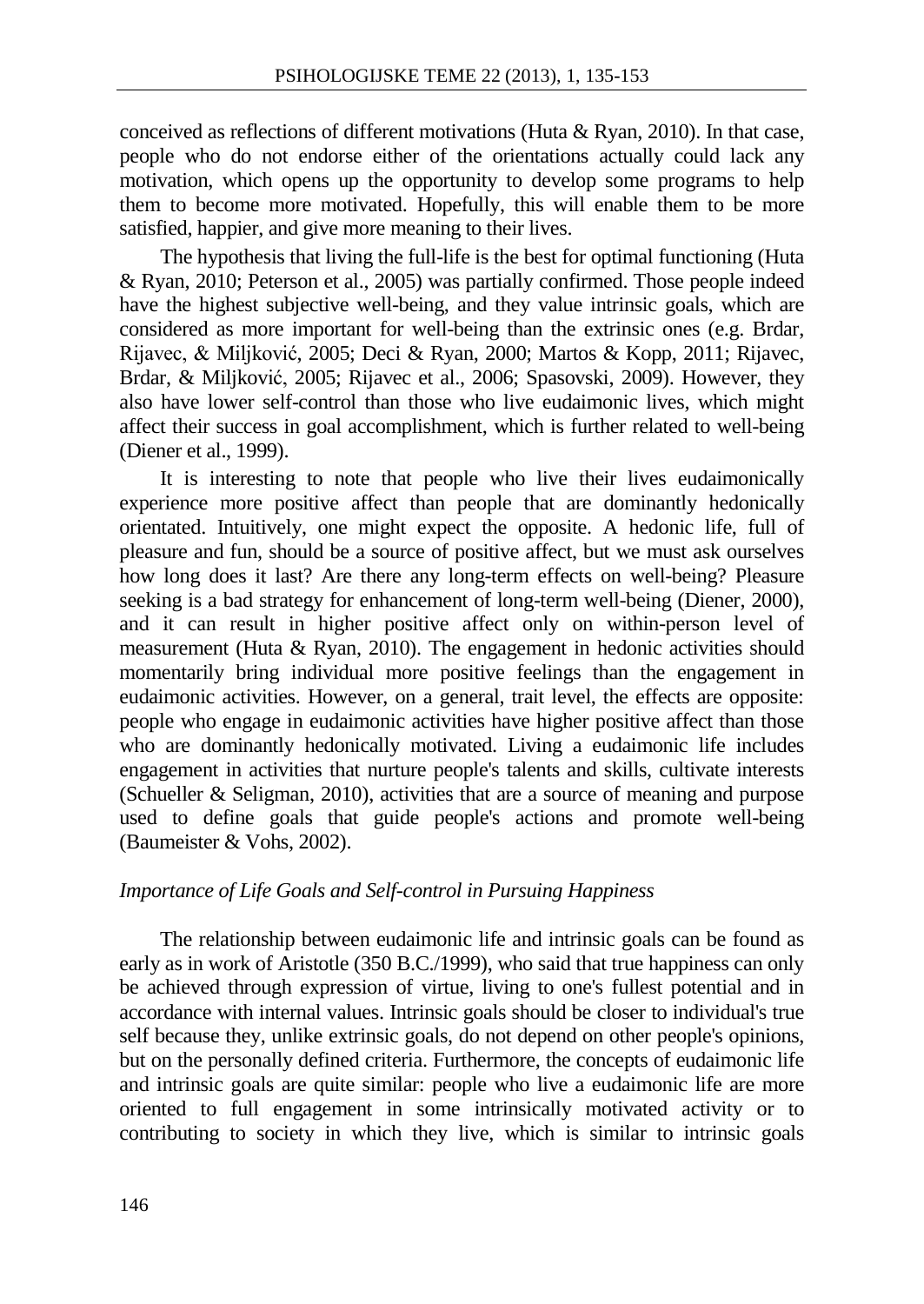(affiliation, community feeling, and self-acceptance). Our results confirmed the notion of self-determination theory according to which eudaimonia is a way of living in which intrinsic values predominate – people are focused on what has inherent worth (Ryan, Huta, & Deci, 2008). However, it must be emphasized that people who live a full life pursue eudaimonia and hedonia simultaneously, and they still manage to value intrinsic life goals, which means that they are good at balancing these two orientations. Pursuing hedonism is not detrimental for a good life if it is combined with pursuing eudaimonism. Grouzet et al. (2005) found that hedonism falls between intrinsic and extrinsic pursuits. Hedonic pursuits are in many cases done for their own sake, and are worthwhile in terms of a good life (Ryan et al., 2008).

People who live full lives also have lower self-control than people who live eudaimonic lives. This indicates that they would not be ready to work on accomplishing long-term goals as devoted as it would be needed. On the other hand, a dose of pure hedonism may be good to relax, as long as it does not interfere with pursuing the chosen goals. These results suggest that the full life hypothesis (Peterson et al., 2005) should be further studied, but including more variables, such as school or work success, relationship qualities, friendship characteristics, etc. It could be that people who live a eudaimonic life are more oriented to work and goals achievement, while they neglect the informal activities and casual interpersonal relationships. Similarly, people who highly endorse both orientations might be somewhat less successful at their jobs than eudaimonically oriented people, but they might experience more fun in life, and have more good relationships. Further research is needed to find which is better for optimal functioning.

Self-control has been linked to many positive outcomes, but apart from selfdetermination theory, there are only few studies about its relationship with subjective well-being (e.g. Peterson et al., 2007; Wrosch, Scheier, Miller, Schulz, & Carver, 2003). They point to the positive relationship between self-control and subjective well-being, a finding confirmed in this study. People with higher selfcontrol are more satisfied with their lives, and experience more positive and less negative emotions. Self-control might have a mediating role between life goals and subjective well-being: the attainment of life goals is related to subjective wellbeing, and people who have better self-control are more likely to attain chosen goals.

The relationship between orientations to happiness and self-control has received almost no attention until now, with only one study (Peterson et al., 2007) showing that character strength of self-regulation has higher correlations with orientations to engagement and meaning (i.e. eudaimonic) than with orientation to pleasure (i.e. hedonic). The present study's results are similar: people who live full lives and those who live eudaimonic lives have better self-control than people who live hedonic lives. Eudaimonic pursuits are often long-term pursuits that demand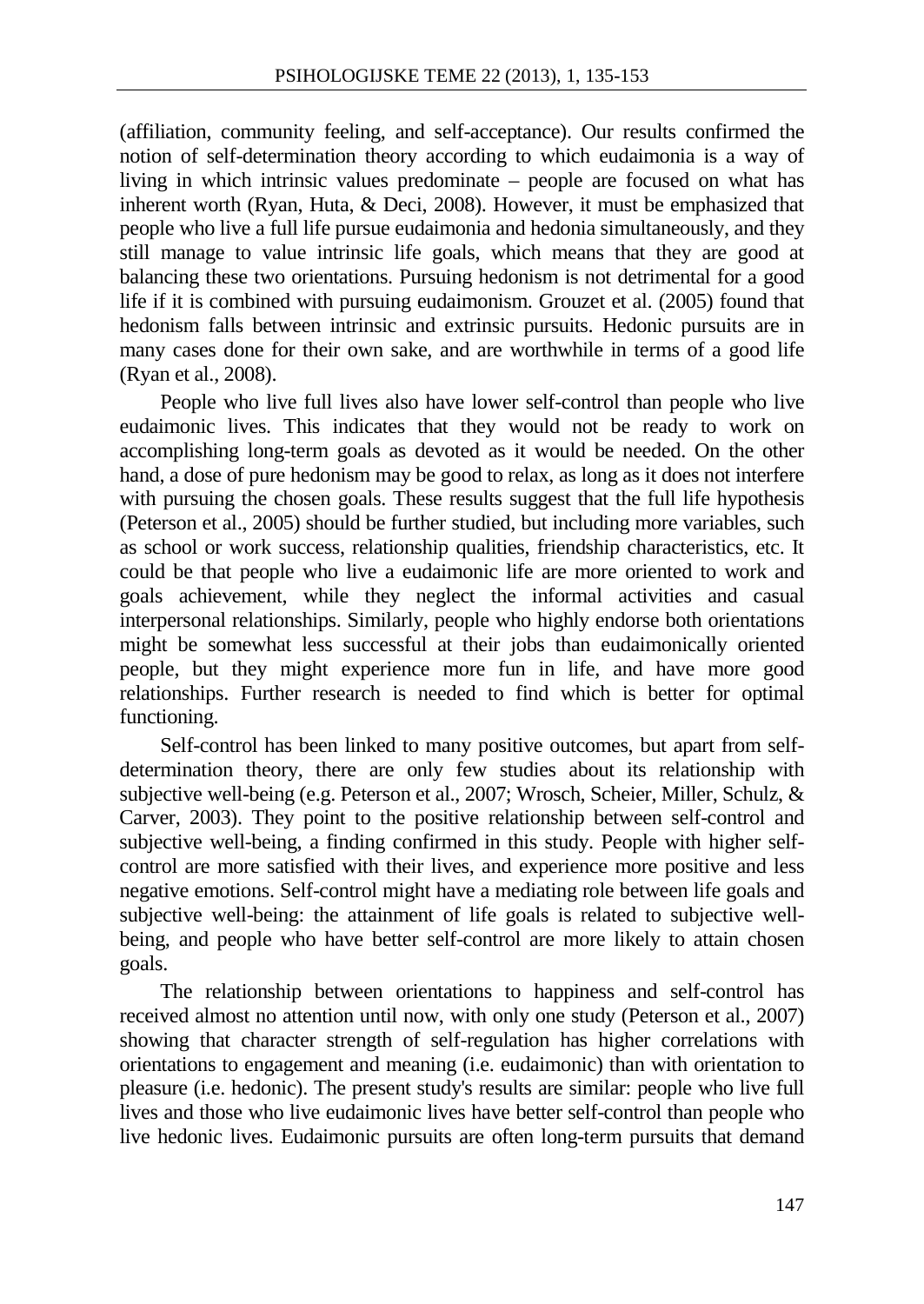investment of time, effort and energy, as well as renunciation. For example, if a person tries to improve her sport results to meet certain standards necessary to enter the competition, it will take quite a long time, a lot of effort and sacrifice to accomplish that. On the other side, hedonism is characterized by pursuing pleasures that are immediately available, lacking the willingness to delay immediate satisfaction in order to achieve greater award later.

## *Study Limitations*

Apart from the usual limitations related to the use of questionnaire measures that are influenced by interpretative issues characteristic for all self-assessment approaches, this study has several other limitations, too.

Some of them are related to the measures used, especially *The Orientations to Happiness Questionnaire* and *The Brief Self-control Scale*, because the percentage of the variance explained is rather small and the obtained results should be considered with caution and verified in some future study. Furthermore, factor structure of *The Orientations to Happiness Questionnaire* obtained in this research is quite different from the original factor structure. However, it was decided to accept and work with the factor structure obtained, because there are several indices suggesting that this questionnaire has to be modified. For example, several studies done in Croatia showed low reliability of the engagement factor (e.g. Brdar et al., 2009), or problems in distinguishing engagement and meaning factors (e.g. Anić, 2007). Those results suggest that the proposed three-factor structure might not be the best solution. Even Martin Seligman, who is one of the authors of that questionnaire, recently offered a new perspective on paths to happiness. Because of the differences in factor structures, the comparison of results obtained in this study with earlier studies are somewhat questionable and should be taken with caution.

Next, participants of this research were students, therefore the generalization of results on the entire population is questionable and in future research obtained results should be verified on different samples (e.g. adults, elderly, less or more educated than students). This is especially important regarding life goals and orientations to happiness which might be somewhat different in older population.

### **Conclusions and Future Research Directions**

There are different paths to happiness, with each having good and bad aspects. People that pursue hedonic path are quite satisfied with their lives, experience a lot of pleasure and fun, but they have low self-control which might get in a way with goal accomplishment. On the other hand, people who live eudaimonic lives are satisfied with their lives too, and have good self-control. However, they could lack joy and pleasure in life. Logically, simultaneous pursuit of hedonic and eudaimonic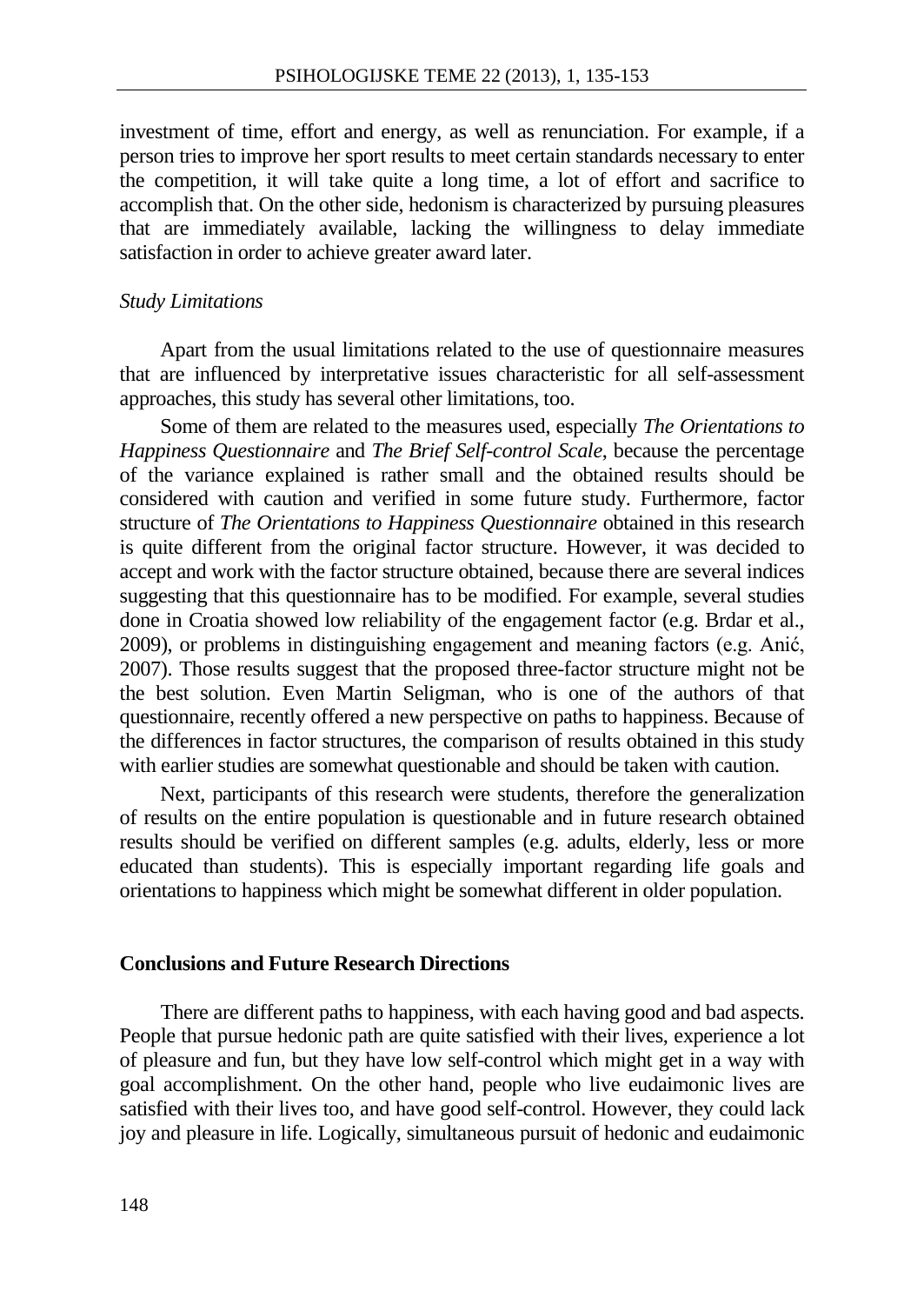paths should lead to the best psychological outcomes. The present study has empirically confirmed this premise: people who live full lives are the happiest, have good self-control and know which goals to choose.

In future research, it would be interesting to test the idea that orientations to happiness can be conceived as reflections of different motivations, by adding a motivation questionnaire to the research. If orientations to happiness are actually reflections of different motivations, then we can use it as a foundation for intervention programs development, which should help people who live empty lives to improve their life quality and to be happier.

### **References**

- Anić, P. (2007). *Orientations to happiness in sixth grade elementary school students* [Orijentacije prema sreći kod učenika šestih razreda osnovne škole]. Unpublished manuscript, Department of Psychology, Faculty of Humanities and Social Sciences, University of Rijeka, Rijeka.
- Aristotle (350 B.C./1999). *Nicomachean ethics*. Indianapollis: Hackett Publishing Company, 1999 (2<sup>nd</sup> edition, translated by Terence Irwin).
- Baumeister, R.F., & Vohs, K.D. (2002). The pursuit of meaningfulness in life. In C.R. Snyder & S.J. Lopez (Eds.), *Handbook of positive psychology* (pp. 608-618). Oxford: Oxford University Press.
- Brdar, I. (2006). Životni ciljevi i dobrobit: Je li za sreću važno što želimo? [Life goals and well-being: Are aspirations important for happiness?]. *Društvena istraživanja, 15*(4-5), 671-691.
- Brdar, I., & Anić, P. (2010). Životni ciljevi, orijentacije prema sreći i psihološke potrebe adolescenata: Koji je najbolji put do sreće? [Adolescents' life goals, orientations to happiness and psycological needs: Which is the best path to happiness?]. *Psihologijske teme, 19*(1), 169-187.
- Brdar, I., Rijavec, M., & Miljković, D. (2005, October). *Tko su sretni studenti: Životni ciljevi i psihološka dobrobiti studenata različitih fakulteta* [Who are happy students: life aspirations and psychological well-being of students from different faculties]. Paper presented at the 13<sup>th</sup> Annual conference of Croatian Psychology Association, Osijek, Croatia.
- Brdar, I., Rijavec, M., & Miljković, D. (2009). Approaches to happiness, life goals and wellbeing. In T. Freire (Ed.), *Understanding positive life. Research and practice on positive psychology* (pp. 45-64). Lisboa: Climepsi Editores.
- Cantor, N. (2003). Constructive cognition, personal goals, and the social embedding of personality. In L. G. Aspinwall & U. M. Staudinger (Eds.), *A psychology of human strengths: Fundamental questions and future directions for a positive psychology* (pp. 49-60). San Francisco: Berrett-Koehler.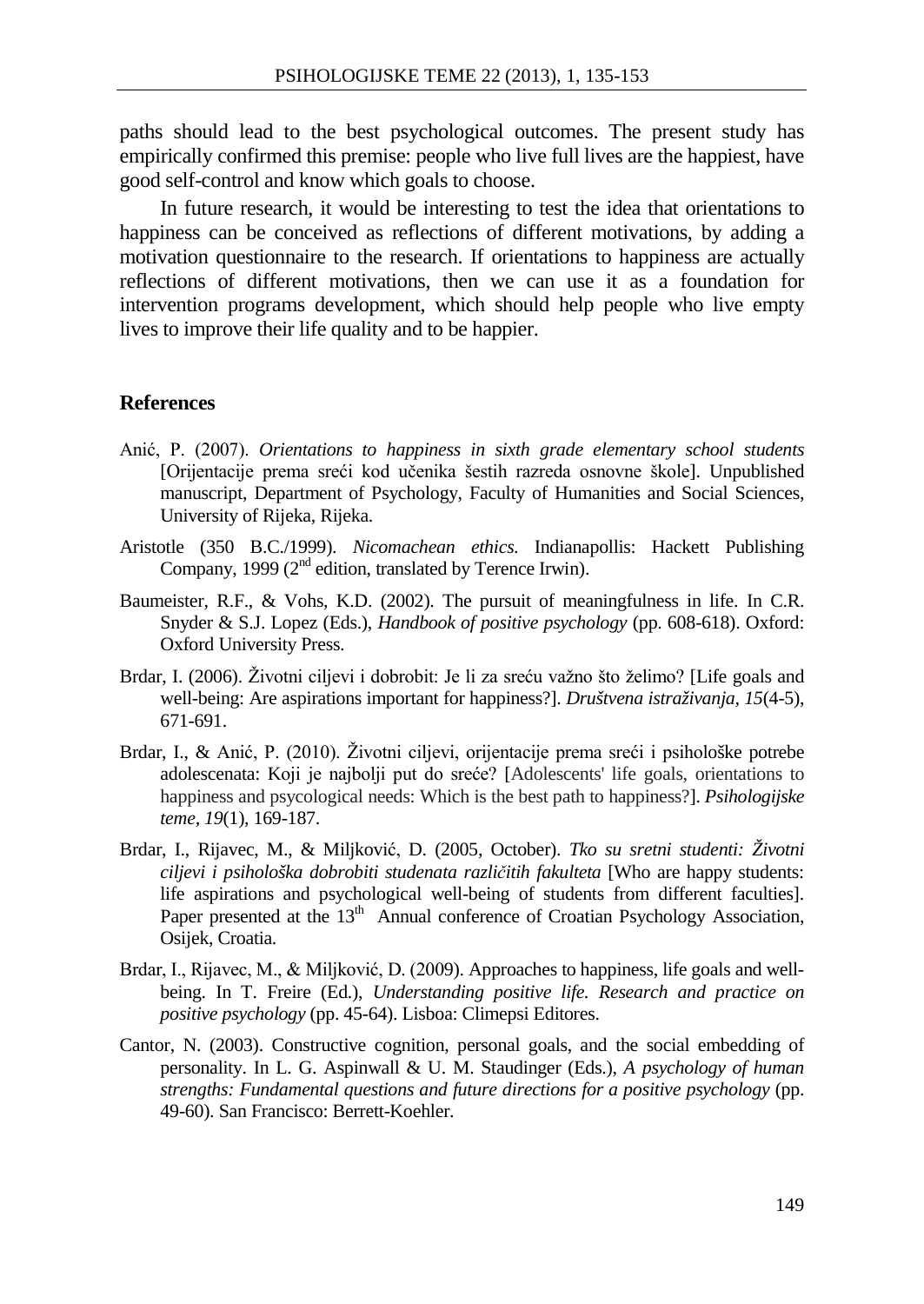- Cantor, N., Norem, J., Langston, C., Zirkel, S., Fleeson, W., & Cool-Flanagan, C. (1991). Life tasks and daily life experience, *Journal of Personality*, *59*, 425-451.
- Cantor, N., & Sanderson, C.A. (1999), Life task participation and well-being: The importance of taking part in daily life. In D. Kahneman, E. Diener, & N. Schwarz (Eds.), *Well-being: The foundations of hedonic psychology* (pp. 230-243). New York: Russell Sage.
- Carver, C.S. (2006). Approach, avoidance, and the self-regulation of affect and action. *Motivation & Emotion, 30*, 105-110.
- Csikszentmihalyi, M. (1988). The flow experience and and its significance for human psychology. In M. Csikszentmihalyi & I.S. Csikszentmihalyi (Eds.), *Optimal experience: Psychological studies of flow in consciousness* (pp. 15-35). Cambridge: Cambridge University Press.
- Csikszentmihalyi, M. (1990). *Flow, The psychology of optimal experience*. New York: Harper and Row.
- Csikszentmihalyi, M., Abuhamdeh, S., & Nakamura, J. (2005). Flow. In A. Elliot & C.S. Dweck (Eds.), *Handbook of competence and motivation* (pp. 598-608). New York: Guilford Press.
- Delle Fave, A., Brdar, I., Freire, T., Vella-Brodrick, D., & Wissing, M. (2010). The eudaimonic and hedonic components of happiness: Qualitative and quantitative findings. *Social Indicators Research, 100*, 185-207.
- Deci, E.L., & Ryan, R.M. (2000). The "what" and "why" of goal pursuits: Human needs and the self-determination of behavior. *Psychological Inquiry, 11*(4), 227-268.
- Diener, E. (1984). Subjective well-being. *Psychological Bulletin, 95*, 542-575.
- Diener, E. (1994). Assessing subjective well-being: Progress and opportunities. *Social Indicators Research, 31*, 103-157.
- Diener, E. (2000). Subjective well-being: The science of happiness and a proposal for national index. *American Psychologist, 55*, 34-43.
- Diener, E., Emmons, R.A., Larsen, R.J., & Griffin, S. (1985). The satisfaction with life scale. *Journal of Personality Assessment, 49*, 71-75.
- Diener, E., Suh, E.M., Lucas, R.E., & Smith, H.L. (1999). Subjective well-being: Three decades of progress. *Psychological Bulletin, 125*, 276-302.
- Emmons, R.A. (2003). Personal goals, life meaning, and virtue: Wellsprings of a positive life. In C.L.M. Keyes & J. Haidt (Eds.), *Flourishing: Positive psychology and the life well-lived* (pp. 105-128). Washington, DC: American Psychological Association.
- Grouzet, F.M.E., Kasser, T., Ahuvia, A., Fernandez-Dols, J.M., Kim, Y., Lau, S., … Sheldon K. (2005). The structure of goal contents across 15 cultures. *Journal of Personality and Social Psychology*, *89*, 800-816.
- Hoyle, R.H. (2006). Personality and self-regulation: Trait and information-processing perspectives. *Journal of Personality, 74*(6), 1507-1526.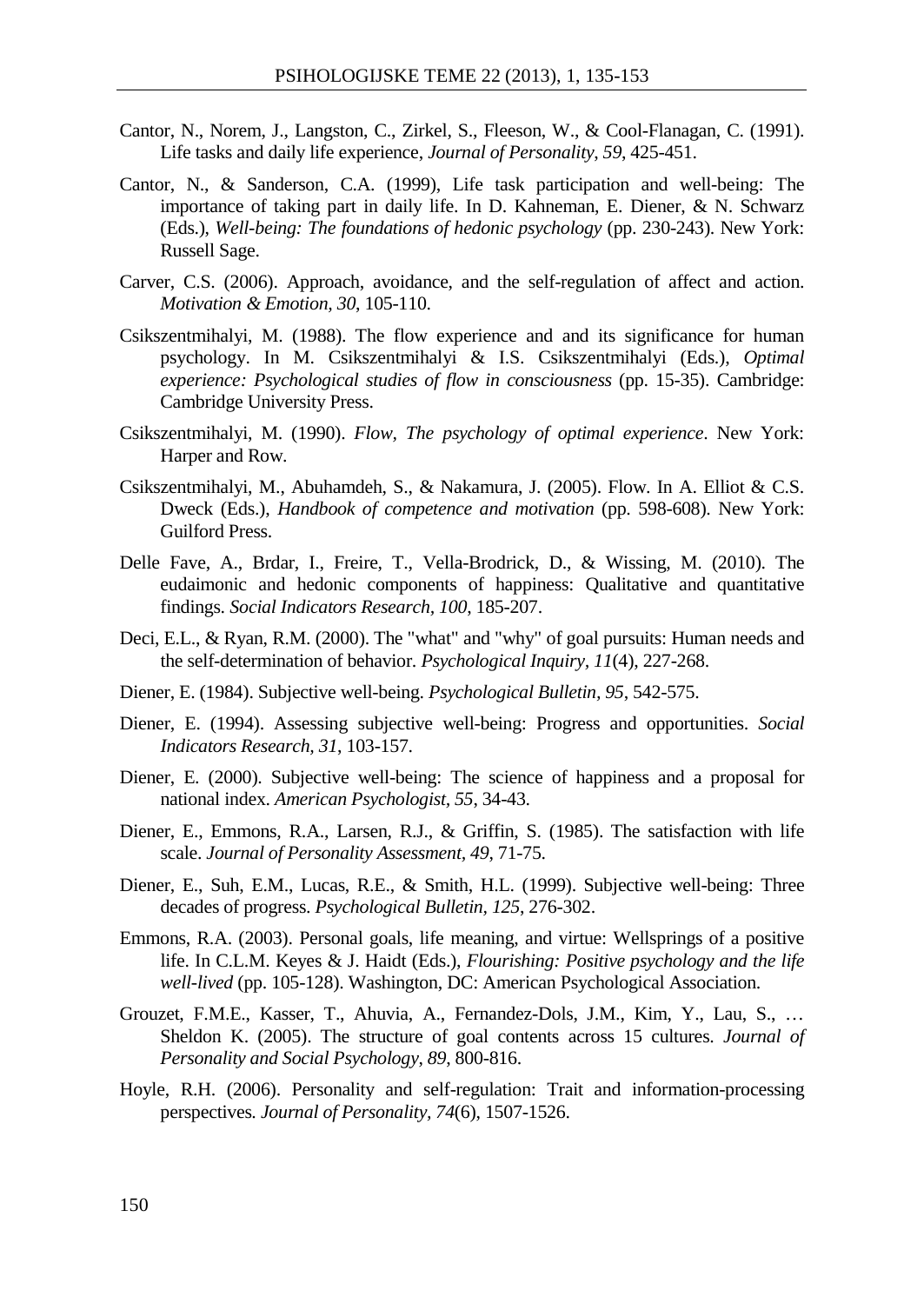- Huta, V., & Ryan, R.M. (2010). Pursuing pleasure or virtue: The differential and overlapping well-being benefits of hedonic and eudaimonic motives. *Journal of Happiness Studies, 11*, 735-762.
- Kahneman, D., Diener, E., & Schwarz, N. (Eds) (1999). *Well-being: The foundations of hedonic psychology*. New York: Russell Sage Foundation.
- Kashdan, T.B., Biswas-Deiner, R., & King, L. (2008). Reconsidering happiness: The costs of distinguishing between hedonics and eudaimonia. *Journal of Positive Psychology, 3*(4), 219-233.
- Kasser, T., & Ryan, R.M. (1993). A dark side of the American dream: Correlates of financial success as a central life aspiration*. Journal of Personality and Social Psychology, 65*, 410-422.
- Kasser, T., & Ryan, R.M. (1996). Further examining the American dream: Well-being correlates of intrinsic and extrinsic goals. *Personality and Social Psychology Bulletin, 22*, 281-288.
- Keyes, C.L.M., Shmotkin, D., & Ryff, C.D. (2002). Optimizing well-being: The empirical encounter of two traditions. *Journal of Personality and Social Psychology, 82, 1007-*1022.
- Martos, T., & Kopp, M.S. (2011). Life goals and well-being: Does financial status matter? Evidence from a representative Hungarian sample. *Social Indicators Researc*h, *105*(3), 561-568.
- Moilanen, K.L. (2007). The adolescent self-regulatory inventory: The development and validation of a Questionnaire of short-term and long-term self-regulation. *Journal of Youth and Adolescence, 36*, 835-848.
- Oishi, S., Diener, E., Suh, E., & Lucas, R.E. (1999). Value as a moderator in subjective well-being. *Journal of Personality, 7*, 157-184.
- Peterson, C., Park, N., & Seligman, M.E.P. (2005). Orientations to happiness and life satisfaction: The full life versus the empty life. *Journal of Happiness Studies, 6*, 25-41.
- Peterson, C., Ruch, W., Beermann, U., Park, N., & Seligman, M.E.P. (2007). Strengths of character, orientation to happiness, and life satisfaction. *The Journal of Positive Psychology, 2*(3), 149-156.
- Rijavec, M., Brdar, I., & Miljković, D. (2005, May). *What makes us happy? Intrinsic/extrinsic life goals and well-being.* [Što nas čini sretnima? Intrinzični/ekstrinzični životni ciljevi i dobrobit]. Paper presented at "7th Alps-Adria Conference in Psychology", Zadar, Croatia.
- Rijavec, M., Brdar, I., & Miljković, D. (2006). Extrinsic vs. intrinsic life goals, psychological needs, and well-being. In A. Delle Fave (Ed.), *Dimesions of well-being: Research and interventions* (pp. 91-104). Milano: FrancoAngeli.
- Ryan, R.M., & Deci, E.L. (2000). Self-determination theory and the facilitation of intrinsic motivation, social development, and well-being. *American Psychologist, 55,* 68-78.
- Ryan, R.M., Huta, V., & Deci, E.L. (2008). Living well: A self-determination theory perspective on eudaimonia. *Journal of Happiness Studies, 9,* 139-170.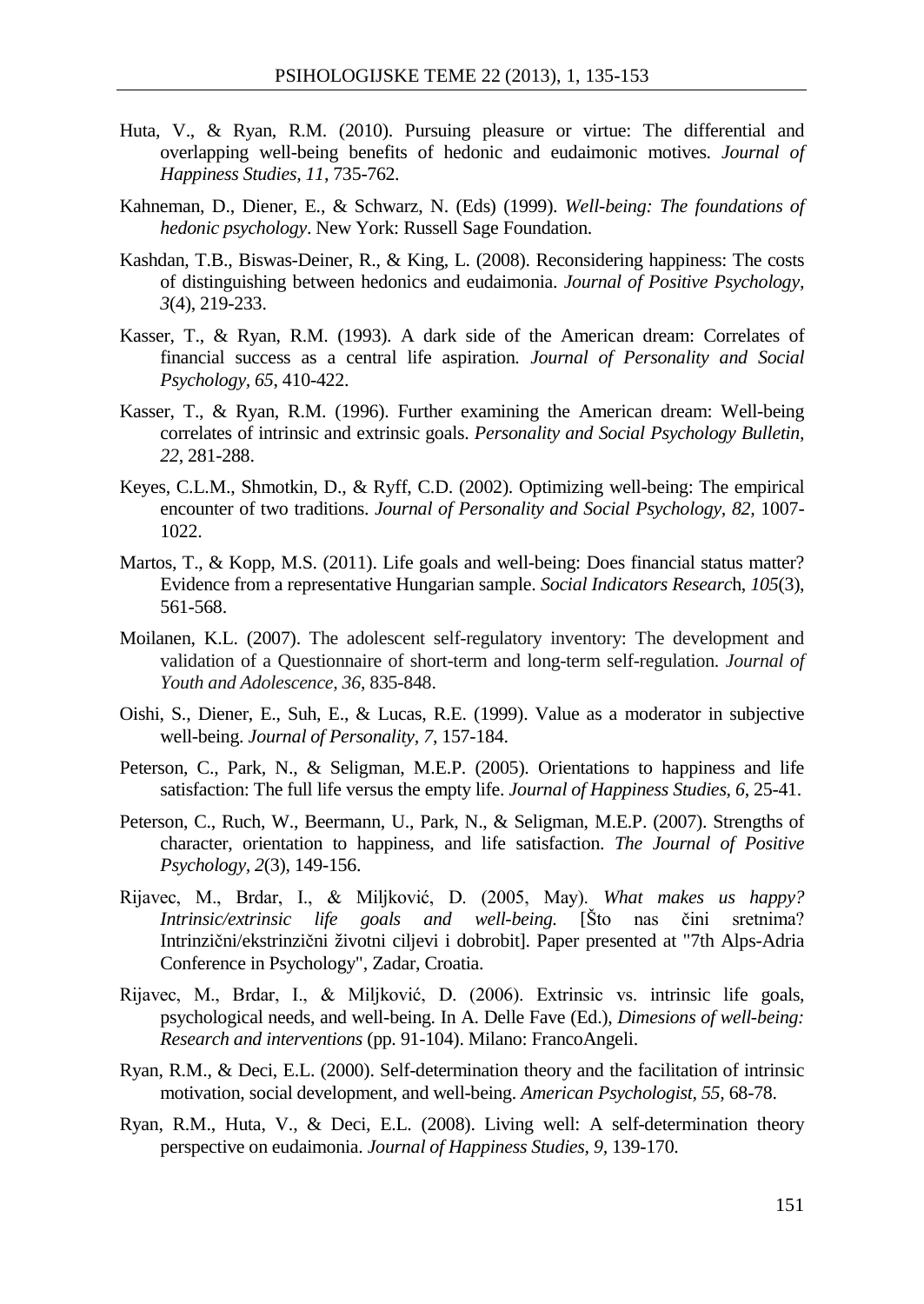- Schmuck, P., Kasser, T., & Ryan, R.M. (2000). The relationship of well-being to intrinsic and extrinsic goals in Germany and the U.S. *Social Indicators Research*, *50*, 225-241.
- Schueller, S.M., & Seligman, M.E.P. (2010). Pursuit of pleasure, engagement, and meaning: Relationships to subjective and objective measures of well-being. *The Journal of Positive Psychology, 5*(4), 253-263.
- Seligman, M.E.P. (2002). *Authentic happiness*. New York: The Free Press.
- Sheldon, K.M., & Elliot, A.J. (1999). Goal striving, need satisfaction, and longitudinal wellbeing: The self-concordance model. *Journal of Personality and Social Psychology, 76*(3), 482-497.
- Sheldon, K.M., & Kasser, T. (1995). Coherence and congruence: Two aspects of personality integration. *Journal of Personality and Social Psychology, 68*, 531-543.
- Sheldon, K.M., & Kasser, T. (1998). Pursuing personal goals: Skills enable progress but not all progress is beneficial. *Personality and Social Psychology Bulletin, 24,* 1319-1331.
- Spasovski, O. (2009). Subjective well-being in student teachers: Relation with intrinsic and extrinsic motivation, self-esteem, competence and collectivism. *3rd International Conference on Advanced and Systematic Research – ECNSI, Positive psychology in education*, Zadar, Croatia, *Book of Abstracts,* p. 25.
- Tangney, J.P., Baumeister, R.F., & Boone, A.L. (2004). High self-control predicts good adjustment, less pathology, better grades, and interpersonal success. *Journal of Personality, 72*, 271-324.
- Vella-Brodrick, D.A., Park, N.C., & Peterson, C. (2009). Three ways to be happy: Pleasure, engagement, and meaning—Findings from Australian and US Samples. *Social Indicatiors Research, 90*, 165-179.
- Waterman, A.S. (1993). Two conceptions of happiness: Contrasts of personal expressiveness (eudaimonia) and hedonic enjoyment. *Journal of Personality and Social Psychology, 64*, 678-691.
- Waterman, A.S. (2008). Reconsidering happiness: A eudaimonist' perspective. *The Journal of Positive Psychology, 3*(4), 234-252.
- Waterman, A.S., Schwartz, S.J., & Conti, R. (2008). The implications of two conceptions of happiness (hedonic enjoyment and eudaimonia) for the understanding of intrinsic motivation. *Journal of Happiness Studies, 9*, 41-79.
- Watson, D., Clark, L.A., & Tellegen, A. (1988). Development and validation of brief measures of positive and negative affect: The PANAS scales. *Journal of Personality and Social Psychology, 54*(6), 1063-1070.
- Wrosch, C., Scheier, M.F., Miller, G.E., Schulz, R., & Carver, C.S. (2003). Adaptive selfregulation of unattainable goals: Goal disengagement, goal reengagement, and subjective well-being. *Personality and Social Psychology Bulletin, 29*, 1494-1508.